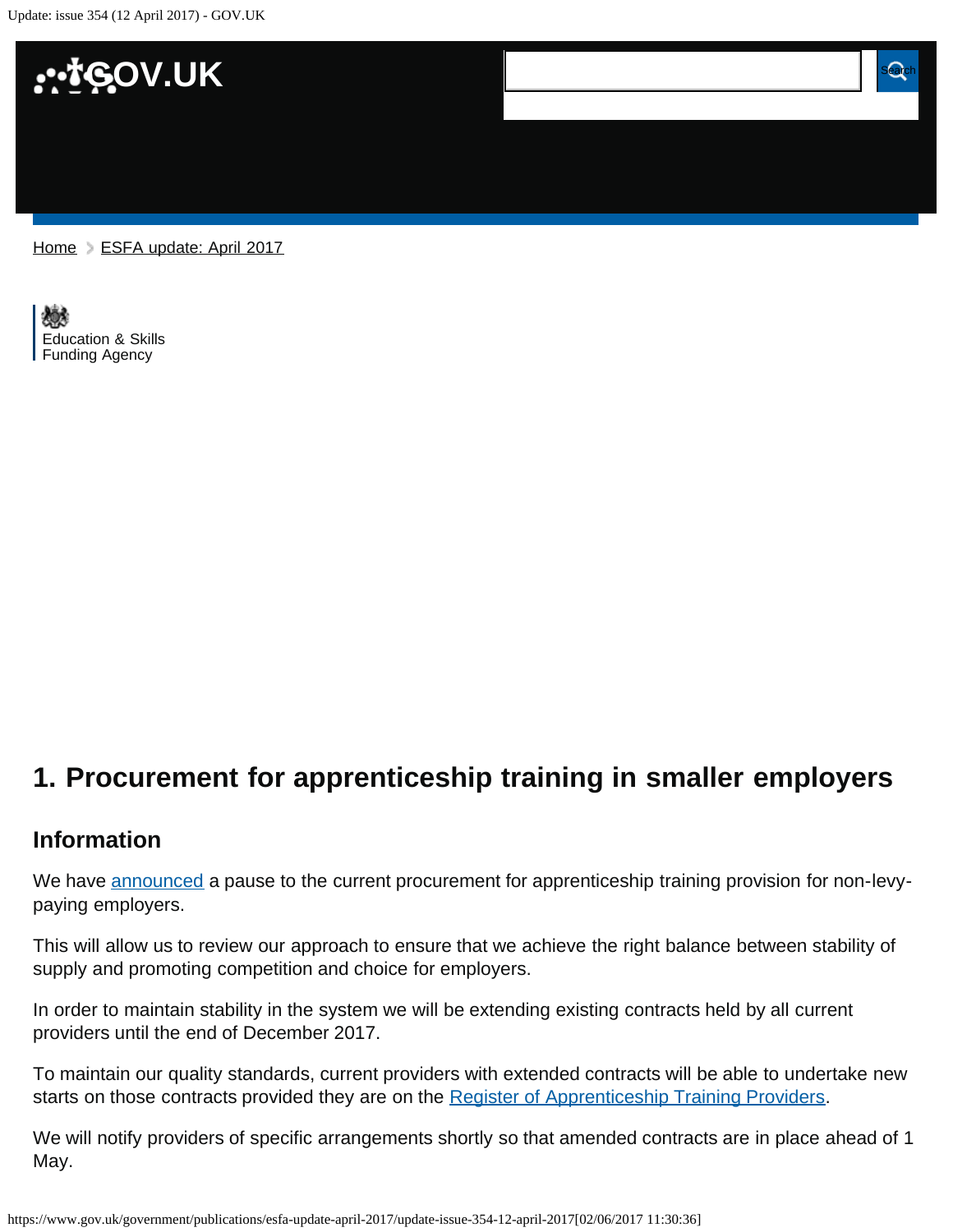# <span id="page-1-0"></span>**2. Funding calculation 2016 to 2017: technical document**

## **Information**

We will shortly publish the main funding calculation rulebase for the 2016 to 2017 funding year on the [funding rates section](https://www.gov.uk/government/collections/sfa-funding-rates) on GOV.UK.

The document covers how funding is calculated for the adult education budget and apprenticeship frameworks that started before 1 May 2017.

This is a technical document and includes the rulebase (a collection of one or more connected rules) that performs the funding calculation. There is no separate programming code to implement the logic.

Please share this with your data manager and management information system supplier.

For further information, please email the **Service Desk.** 

# <span id="page-1-1"></span>**3. College benchmarking tool**

## **Information**

We have published a [financial benchmarking tool for colleges](https://www.gov.uk/government/publications/financial-benchmarking-tool-for-colleges).

This tool helps colleges compare their financial performance in 2014 to 2015 and 2015 to 2016 with others in the sector.

## <span id="page-1-2"></span>**4. Issuing certificates for apprenticeship standards: reminder**

## **Information**

A reminder that training providers must share accurate and relevant information with Apprentice Assessment Organisations (AAOs) for certification to take place.

Certificates for apprenticeship standards will be requested by AAOs from the ESFA and the ESFA will notify training providers when an apprentice has passed their end-point assessment.

Training providers must record end-point assessment achievements promptly in the individual learner record. Please note that this process only applies to apprenticeship standards.

On 1 January 2017 the Education and Skills Funding Agency took over responsibility for issuing certificates for apprentices achieving an apprenticeship standard.

For further information, please contact your provider manager.

# <span id="page-1-3"></span>**5. European Social Fund: supplementary data guidance**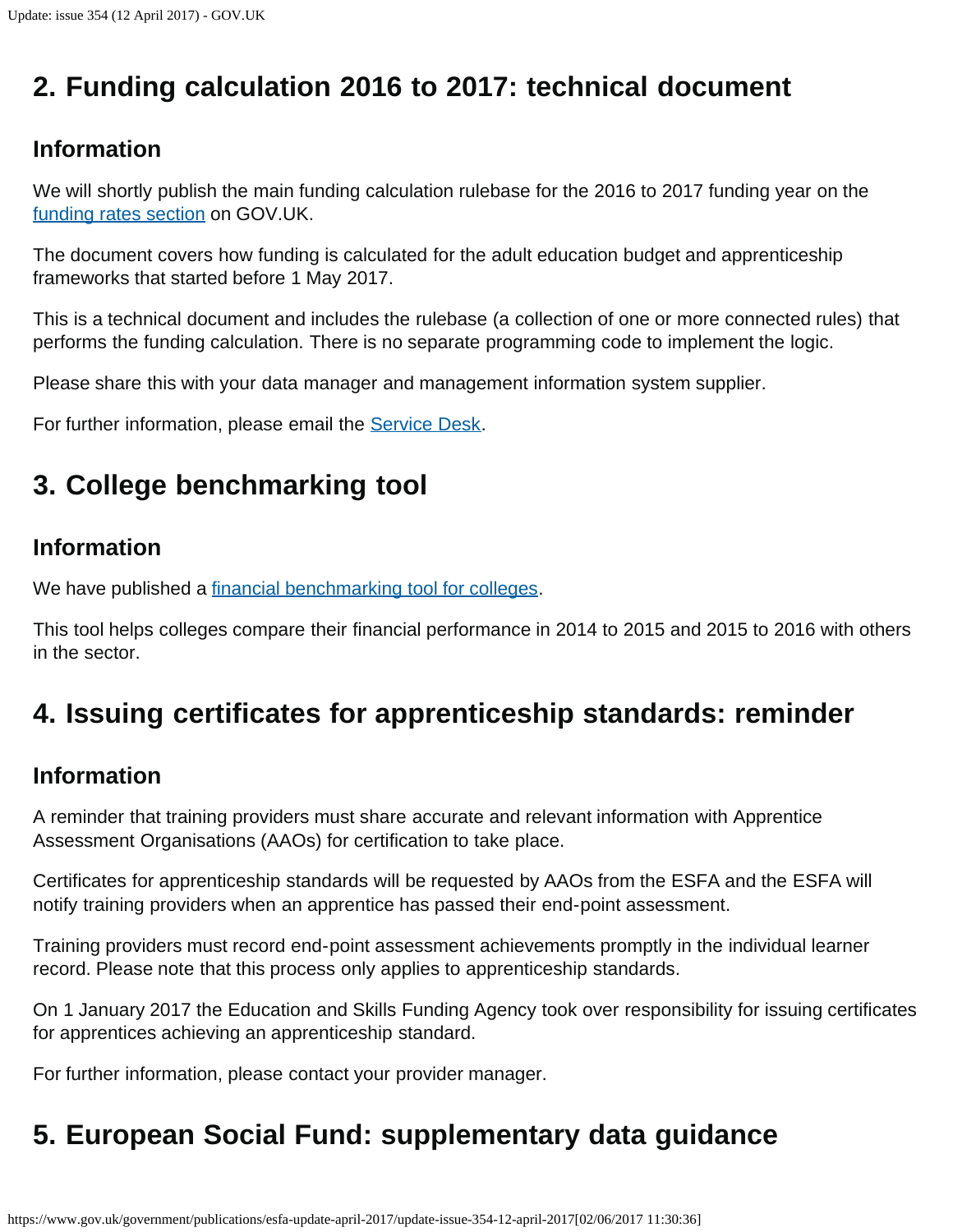### **Information**

We have updated our published guidance for the [supplementary data collection](https://www.gov.uk/government/publications/sfa-supplementary-data-collection) for the European Social Fund (ESF) 2014 to 2020 programme.

The collection is for claiming and adjusting costs not collected through the individualised learner record. This is a technical document and sets out the principles and features of the collection.

Please share this with your data manager and management information system supplier.

For further information, please contact your Education and Skills Funding Agency ESF Management and Delivery Team.

## <span id="page-2-0"></span>**6. Prevent duty compliance workshops for independent training providers and new apprenticeship providers.**

#### **Information**

The Department for Education is running 3 free workshops on prevent duty compliance, in Manchester, Birmingham and London on the 13, 14, 15 June from 10am to 3pm.

The workshops have been created principally for apprenticeship providers and independent training providers, particularly those new to prevent.

Sessions will provide strategic and practical support for organisations implementing prevent, as well as the opportunity to hear from Ofsted, the Education and Training Foundation and FE/HE prevent coordinators.

For more information, contact [E.PREVENT@education.gov.uk](mailto:E.PREVENT@education.gov.uk).

Is there anything wrong with this page?

#### **Services and information**

**[Benefits](https://www.gov.uk/browse/benefits)** 

[Births, deaths, marriages and care](https://www.gov.uk/browse/births-deaths-marriages)

[Business and self-employed](https://www.gov.uk/browse/business)

[Childcare and parenting](https://www.gov.uk/browse/childcare-parenting)

[Citizenship and living in the UK](https://www.gov.uk/browse/citizenship)

[Crime, justice and the law](https://www.gov.uk/browse/justice)

[Disabled people](https://www.gov.uk/browse/disabilities)

https://www.gov.uk/government/publications/esfa-update-april-2017/update-issue-354-12-april-2017[02/06/2017 11:30:36]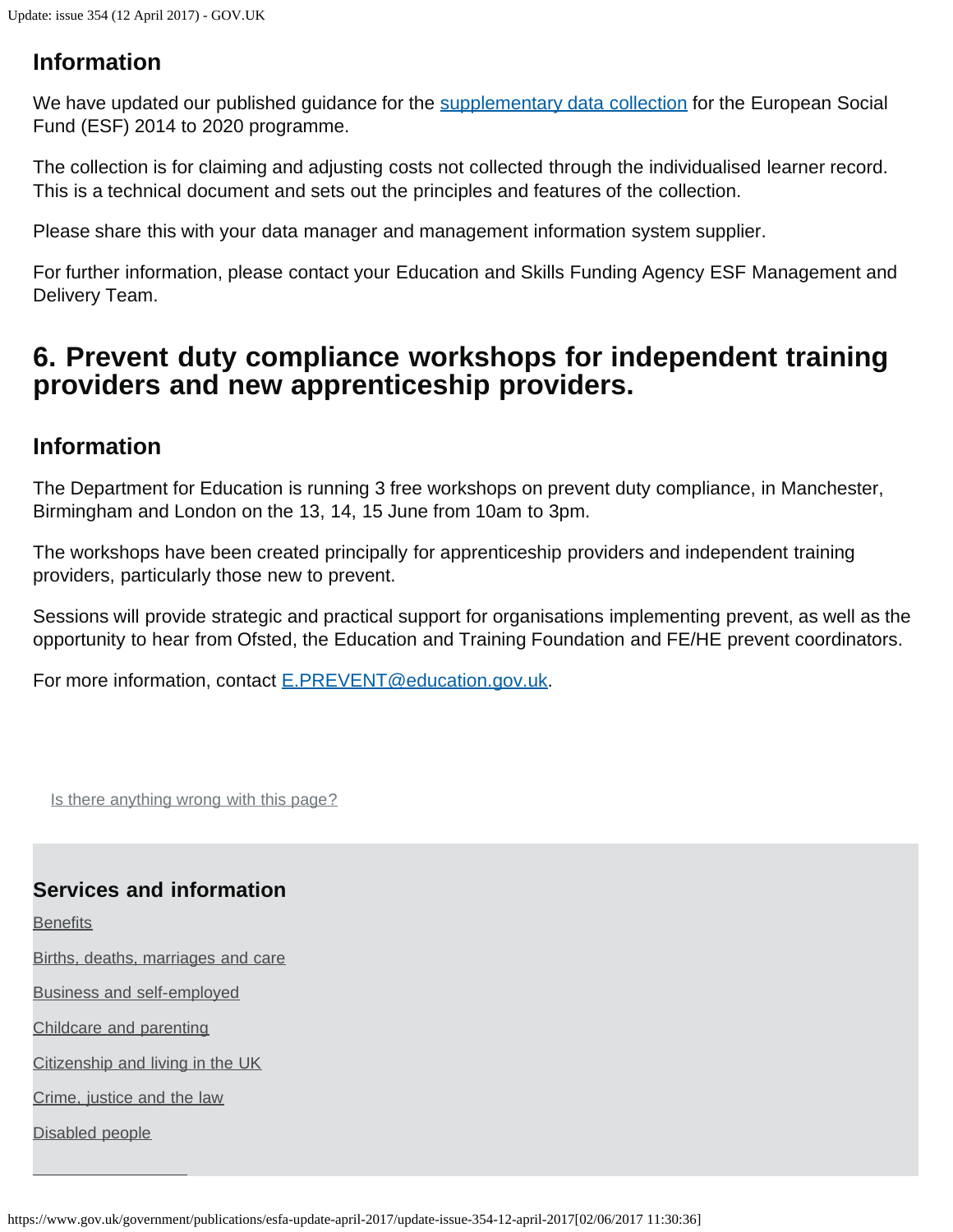Update: issue 354 (12 April 2017) - GOV.UK

[Driving and transport](https://www.gov.uk/browse/driving)

[Education and learning](https://www.gov.uk/browse/education)

[Employing people](https://www.gov.uk/browse/employing-people)

[Environment and countryside](https://www.gov.uk/browse/environment-countryside)

[Housing and local services](https://www.gov.uk/browse/housing-local-services)

[Money and tax](https://www.gov.uk/browse/tax)

[Passports, travel and living abroad](https://www.gov.uk/browse/abroad)

[Visas and immigration](https://www.gov.uk/browse/visas-immigration)

[Working, jobs and pensions](https://www.gov.uk/browse/working)

#### **Departments and policy**

[How government works](https://www.gov.uk/government/how-government-works)

**[Departments](https://www.gov.uk/government/organisations)** 

**[Worldwide](https://www.gov.uk/government/world)** 

**[Policies](https://www.gov.uk/government/policies)** 

**[Publications](https://www.gov.uk/government/publications)** 

**[Announcements](https://www.gov.uk/government/announcements)** 

[Help](https://www.gov.uk/help) [Cookies](https://www.gov.uk/help/cookies) [Contact](https://www.gov.uk/contact) [Terms and conditions](https://www.gov.uk/help/terms-conditions) [Rhestr o Wasanaethau Cymraeg](https://www.gov.uk/cymraeg) Built by the [Government Digital Service](https://www.gov.uk/government/organisations/government-digital-service)

### **OGL**

All content is available under the [Open Government Licence v3.0,](https://www.nationalarchives.gov.uk/doc/open-government-licence/version/3/) except where otherwise stated



[© Crown copyright](http://www.nationalarchives.gov.uk/information-management/re-using-public-sector-information/copyright-and-re-use/crown-copyright/)